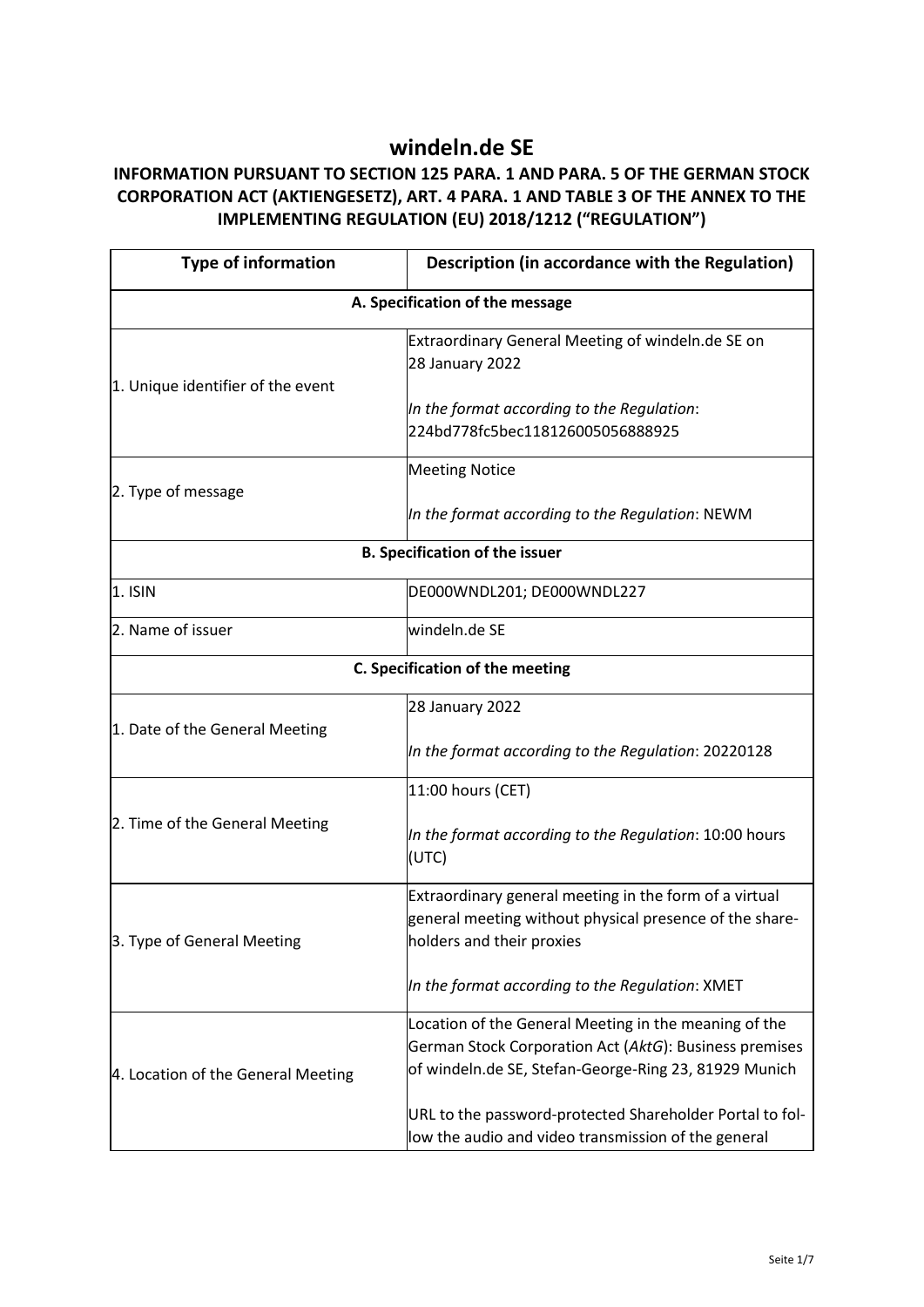|                                                                                                            | meeting as well as to exercise shareholder's rights:<br>https://corporate.windeln.de/en/investor-relations-2/                                                                                                                                                                                                                                                   |
|------------------------------------------------------------------------------------------------------------|-----------------------------------------------------------------------------------------------------------------------------------------------------------------------------------------------------------------------------------------------------------------------------------------------------------------------------------------------------------------|
| 5. Record Date                                                                                             | 6 January 2022, 24:00 hours (CET)<br>This Record Date according to the Regulation is a banking<br>work-related date which does not correspond to the Rec-<br>ord Date within the meaning of Section 123 (4) sentence<br>2 German Stock Corporation Act (AktG). A detailed expla-<br>nation can be found in the convocation document for the<br>general meeting. |
|                                                                                                            | In the format according to the Regulation: 20220106                                                                                                                                                                                                                                                                                                             |
| 6. Uniform Resource Locator (URL)                                                                          | https://corporate.windeln.de/en/investor-relations-2/                                                                                                                                                                                                                                                                                                           |
|                                                                                                            | D. Participation in the general meeting - Electronic postal vote                                                                                                                                                                                                                                                                                                |
| 1. Method of participation by shareholder                                                                  | Voting by electronic postal vote                                                                                                                                                                                                                                                                                                                                |
|                                                                                                            | In the format according to the Regulation: EV                                                                                                                                                                                                                                                                                                                   |
|                                                                                                            | Registration for the General Meeting by no later than                                                                                                                                                                                                                                                                                                           |
| 2. Issuer deadline for the notification of                                                                 | 21 January 2022, 24:00 hours (CET)                                                                                                                                                                                                                                                                                                                              |
| participation                                                                                              | In the format according to the Regulation: 20220121;<br>23:00 hours (UTC)                                                                                                                                                                                                                                                                                       |
|                                                                                                            | Until the start of voting at the virtual General Meeting on<br>28 January 2022                                                                                                                                                                                                                                                                                  |
| 3. Issuer deadline for voting                                                                              |                                                                                                                                                                                                                                                                                                                                                                 |
|                                                                                                            | In the format according to the Regulation: 20220128; un-<br>til the start of voting                                                                                                                                                                                                                                                                             |
| D. Participation in the general meeting - Proxy and instruction to the proxies<br>appointed by the Company |                                                                                                                                                                                                                                                                                                                                                                 |
|                                                                                                            |                                                                                                                                                                                                                                                                                                                                                                 |
| 1. Method of participation by shareholder                                                                  | Voting by proxy and instruction to the proxies appointed<br>by the Company                                                                                                                                                                                                                                                                                      |
|                                                                                                            | In the format according to the Regulation: PX                                                                                                                                                                                                                                                                                                                   |
| 2. Issuer deadline for the notification of<br>participation                                                | Registration for the General Meeting by no later than<br>21 January 2022, 24:00 hours (CET)                                                                                                                                                                                                                                                                     |
|                                                                                                            | In the format according to the Regulation: 20220121;<br>23:00 hours (UTC)                                                                                                                                                                                                                                                                                       |
|                                                                                                            |                                                                                                                                                                                                                                                                                                                                                                 |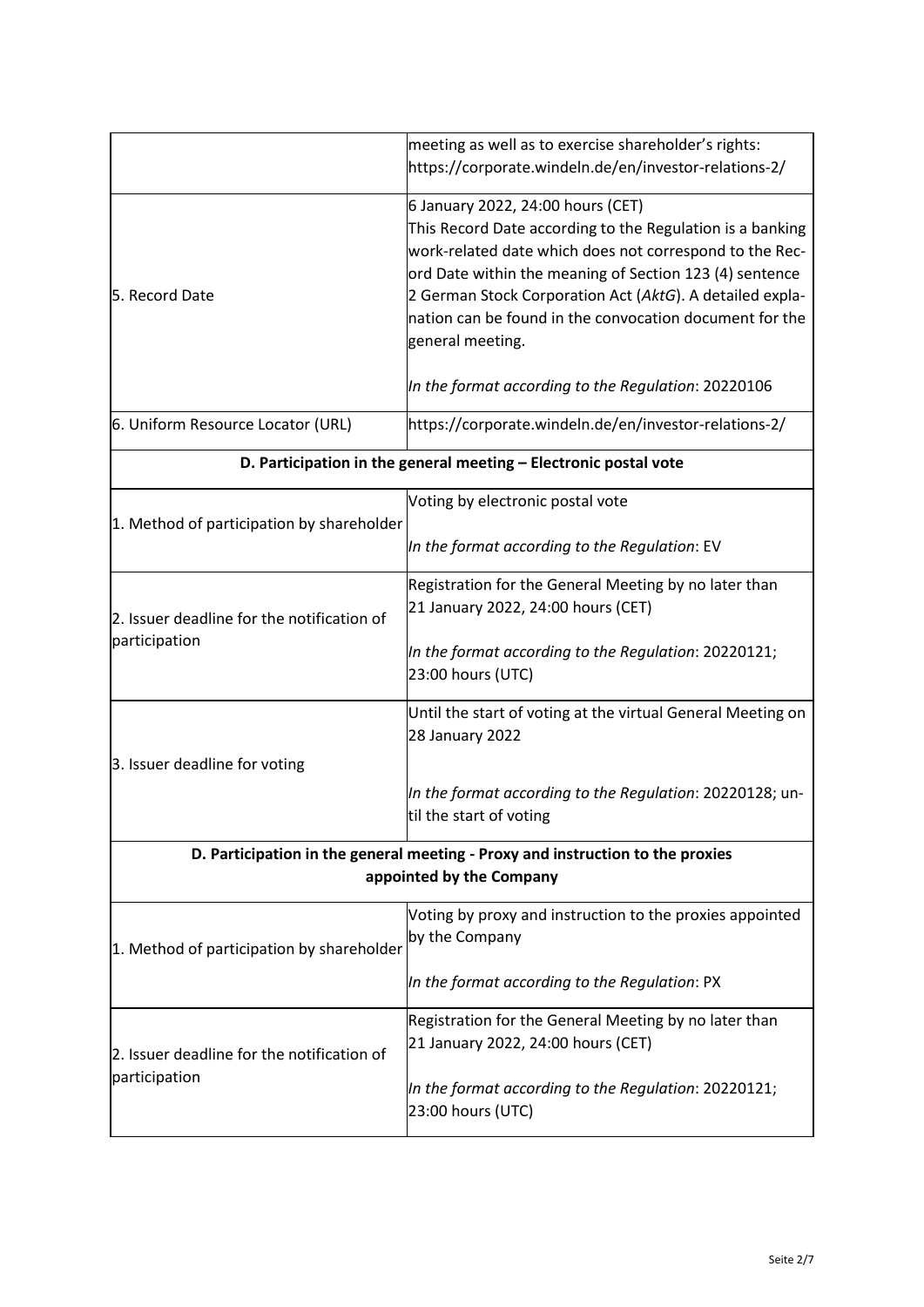| 3. Issuer deadline for voting | Voting by proxy and instruction to the proxies appointed<br>by the Company via the Shareholder Portal: Until the start<br>of voting at the virtual General Meeting on 28 January<br>2022 |
|-------------------------------|------------------------------------------------------------------------------------------------------------------------------------------------------------------------------------------|
|                               | In the format according to the Regulation: 20220128; un-<br>til the start of voting                                                                                                      |
|                               | Voting by proxy and instruction to the proxies appointed<br>by the Company in text form by letter or e-mail: 27 Janu-<br>ary 2022, 24:00 hours (CET) (receipt)                           |
|                               | In the format according to the Regulation: 20220127;<br>23:00 hours (UTC)                                                                                                                |

| D. Participation in the general meeting - Power of attorney to a third party |                                                                                                                                                                                                                                                                                                                                                                                                                                                                                                                                                                                                                                                                                                                                                                                                                                                                           |
|------------------------------------------------------------------------------|---------------------------------------------------------------------------------------------------------------------------------------------------------------------------------------------------------------------------------------------------------------------------------------------------------------------------------------------------------------------------------------------------------------------------------------------------------------------------------------------------------------------------------------------------------------------------------------------------------------------------------------------------------------------------------------------------------------------------------------------------------------------------------------------------------------------------------------------------------------------------|
| 1. Method of participation by shareholder                                    | Voting via power of attorney to a third party                                                                                                                                                                                                                                                                                                                                                                                                                                                                                                                                                                                                                                                                                                                                                                                                                             |
|                                                                              | In the format according to the Regulation: PX                                                                                                                                                                                                                                                                                                                                                                                                                                                                                                                                                                                                                                                                                                                                                                                                                             |
| 2. Issuer deadline for the notification of<br>participation                  | Registration for the General Meeting by no later than<br>21 January 2022, 24:00 hours (CET)                                                                                                                                                                                                                                                                                                                                                                                                                                                                                                                                                                                                                                                                                                                                                                               |
|                                                                              | In the format according to the Regulation: 20220121;<br>23:00 hours (UTC)                                                                                                                                                                                                                                                                                                                                                                                                                                                                                                                                                                                                                                                                                                                                                                                                 |
| 3. Issuer deadline for voting                                                | Voting through power of attorney to a third party (includ-<br>ing power of attorney and eventually instructions to an<br>intermediary, a shareholders' association, a proxy advisor<br>or any other person within the meaning of Section 135<br>para. 8 German Stock Corporation Act (AktG)) via the<br>Shareholder Portal: Until the start of voting at the virtual<br>General Meeting on 28 January 2022<br>In the format according to the Regulation: 20220128; un-<br>til the start of voting<br>Voting through power of attorney to a third party (includ-<br>ing power of attorney and eventually instructions to an<br>intermediary, a shareholders' association, a proxy advisor<br>or any other person within the meaning of Section 135<br>para. 8 German Stock Corporation Act (AktG)) in text form<br>by letter or e-mail: 27 January 2022, 24:00 hours (CET) |
|                                                                              | (receipt)                                                                                                                                                                                                                                                                                                                                                                                                                                                                                                                                                                                                                                                                                                                                                                                                                                                                 |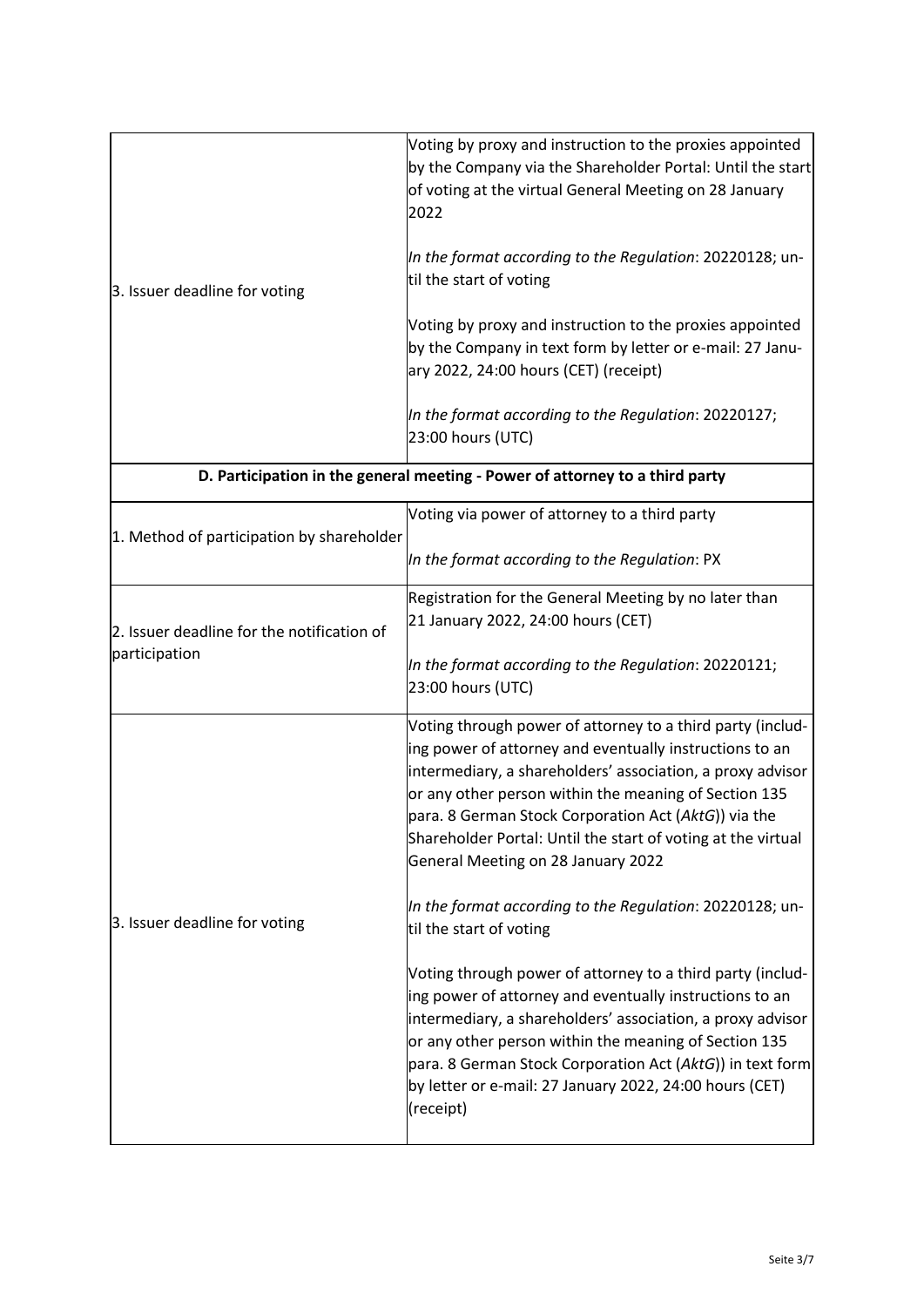|                                                       | In the format according to the Regulation: 20220127;                                                                                                                                                                                                                                                                            |
|-------------------------------------------------------|---------------------------------------------------------------------------------------------------------------------------------------------------------------------------------------------------------------------------------------------------------------------------------------------------------------------------------|
|                                                       | 23:00 hours (UTC)                                                                                                                                                                                                                                                                                                               |
| E. Agenda - Agenda item 1                             |                                                                                                                                                                                                                                                                                                                                 |
| 1. Unique identifier of the agenda item               | $\mathbf{1}$                                                                                                                                                                                                                                                                                                                    |
| 2. Title of the agenda item                           | Notification by the management board of the loss in the<br>amount of half of the share capital pursuant to Section 92<br>German Stock Corporation Act (AktG)                                                                                                                                                                    |
| 3. Uniform Resource Locator (URL) of the<br>materials | https://corporate.windeln.de/en/investor-relations-2/                                                                                                                                                                                                                                                                           |
| 4. Vote                                               | Keine                                                                                                                                                                                                                                                                                                                           |
| 5. Alternative voting options                         | N/A                                                                                                                                                                                                                                                                                                                             |
| E. Agenda - Agenda item 2                             |                                                                                                                                                                                                                                                                                                                                 |
| 1. Unique identifier of the agenda item               | $\overline{2}$                                                                                                                                                                                                                                                                                                                  |
| 2. Title of the agenda item                           | Resolution on the reduction of the share capital (Grund-<br>kapital) by way of redemption of two shares in simplified<br>procedure and corresponding amendment of the Articles<br>of Association                                                                                                                                |
| 3. Uniform Resource Locator (URL) of the<br>materials | https://corporate.windeln.de/en/investor-relations-2/                                                                                                                                                                                                                                                                           |
| 4. Vote                                               | The agenda item is subject to a binding vote<br>In the format according to the Regulation: BV                                                                                                                                                                                                                                   |
| 5. Alternative voting options                         | The following voting options are available for the voting:<br>vote in favour, vote against, abstention<br>In the format according to the Regulation: VF, VA, AB                                                                                                                                                                 |
| E. Agenda - Agenda item 3                             |                                                                                                                                                                                                                                                                                                                                 |
| 1. Unique identifier of the agenda item               | 3                                                                                                                                                                                                                                                                                                                               |
| 2. Title of the agenda item                           | Resolution on the reduction of the share capital (Grund-<br>kapital) in accordance with the provisions regarding the<br>ordinary capital reduction pursuant to Sections 222 et<br>seq. German Stock Corporation Act (AktG) by way of a<br>consolidation of shares and corresponding amendment of<br>the Articles of Association |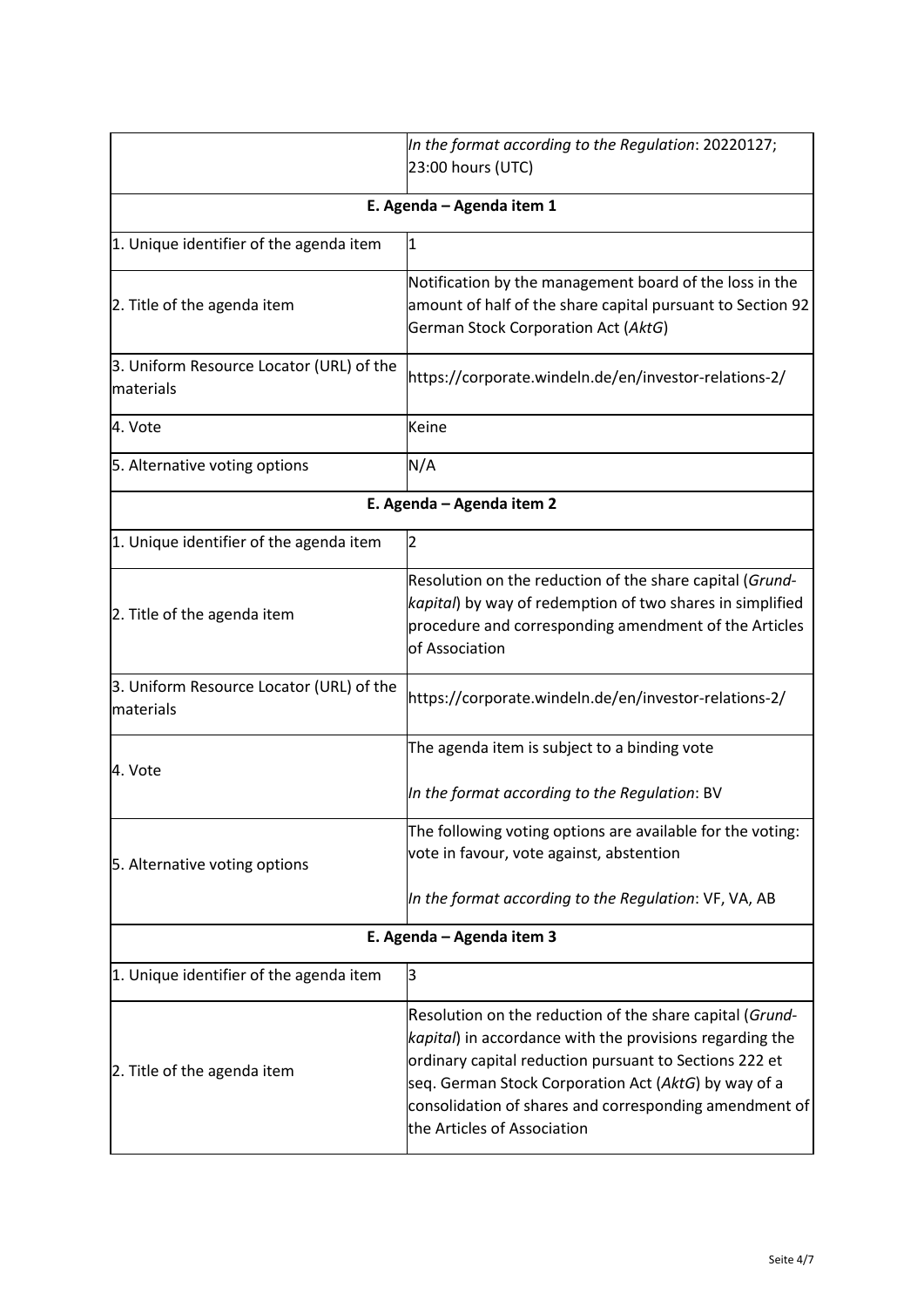| 3. Uniform Resource Locator (URL) of the<br>materials | https://corporate.windeln.de/en/investor-relations-2/                                                                                                                                                          |  |  |
|-------------------------------------------------------|----------------------------------------------------------------------------------------------------------------------------------------------------------------------------------------------------------------|--|--|
| 4. Vote                                               | The agenda item is subject to a binding vote                                                                                                                                                                   |  |  |
|                                                       | In the format according to the Regulation: BV                                                                                                                                                                  |  |  |
| 5. Alternative voting options                         | The following voting options are available for the voting:<br>vote in favour, vote against, abstention                                                                                                         |  |  |
|                                                       | In the format according to the Regulation: VF, VA, AB                                                                                                                                                          |  |  |
|                                                       | E. Agenda - Agenda item 4                                                                                                                                                                                      |  |  |
| 1. Unique identifier of the agenda item               | 4                                                                                                                                                                                                              |  |  |
| 2. Title of the agenda item                           | Resolution on the increase of the share capital (Grund-<br>kapital) of the Company by up to EUR 7,000,000.00 by<br>way of a capital increase against cash contribution with<br>granting of subscription rights |  |  |
| 3. Uniform Resource Locator (URL) of the<br>materials | https://corporate.windeln.de/en/investor-relations-2/                                                                                                                                                          |  |  |
| 4. Vote                                               | The agenda item is subject to a binding vote                                                                                                                                                                   |  |  |
|                                                       | In the format according to the Regulation: BV                                                                                                                                                                  |  |  |
| 5. Alternative voting options                         | The following voting options are available for the voting:<br>vote in favour, vote against, abstention                                                                                                         |  |  |
|                                                       | In the format according to the Regulation: VF, VA, AB                                                                                                                                                          |  |  |
|                                                       | E. Agenda - Agenda item 5                                                                                                                                                                                      |  |  |
| 1. Unique identifier of the agenda item               | 5                                                                                                                                                                                                              |  |  |
| 2. Title of the agenda item                           | Reduction of the size of the Supervisory Board from six to<br>three members and corresponding amendment to the Ar-<br>ticles of Association                                                                    |  |  |
| 3. Uniform Resource Locator (URL) of the<br>materials | https://corporate.windeln.de/en/investor-relations-2/                                                                                                                                                          |  |  |
| 4. Vote                                               | The agenda item is subject to a binding vote                                                                                                                                                                   |  |  |
|                                                       | In the format according to the Regulation: BV                                                                                                                                                                  |  |  |
| 5. Alternative voting options                         | The following voting options are available for the voting:<br>vote in favour, vote against, abstention                                                                                                         |  |  |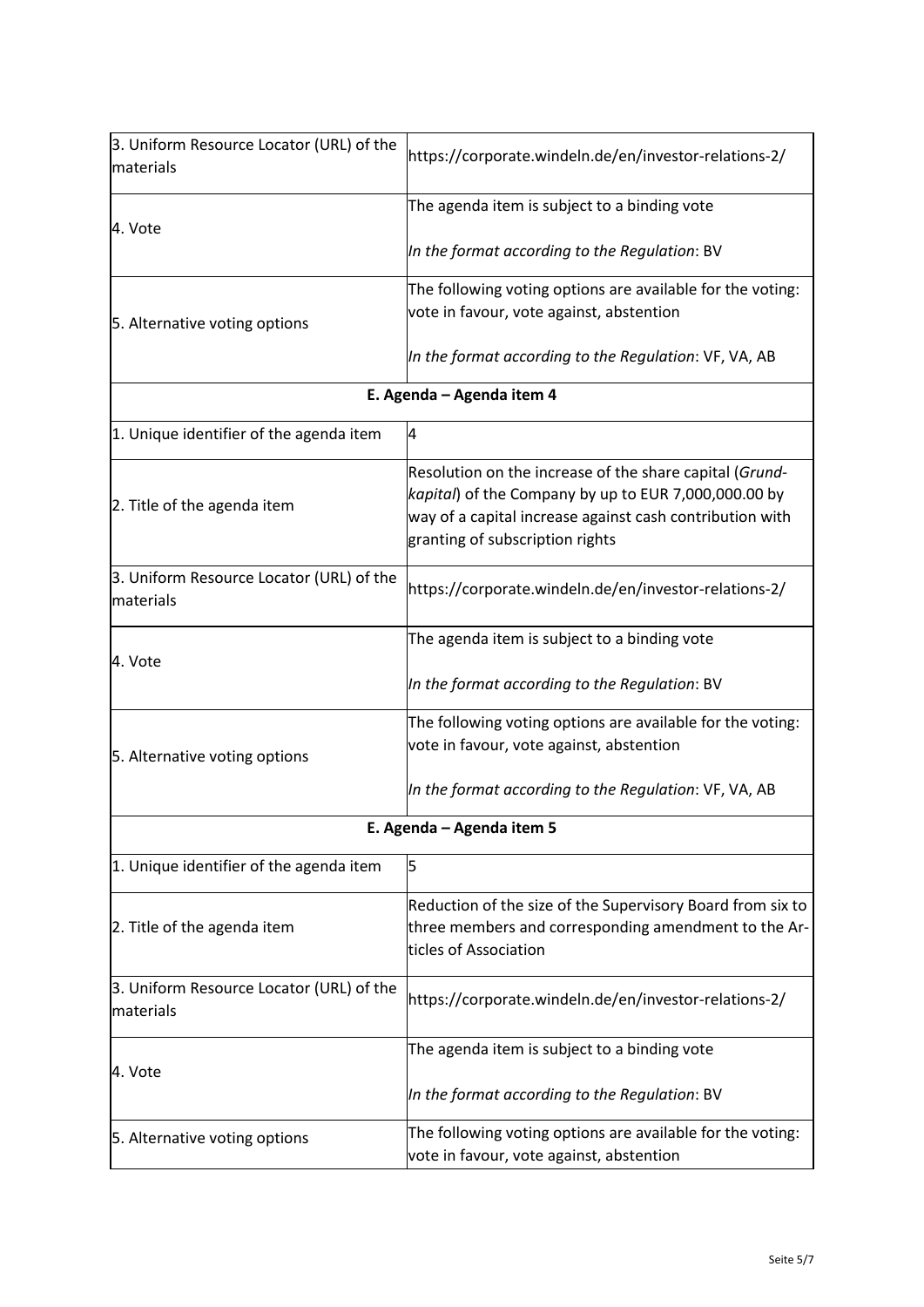|                                                                                                                                                                                                        | In the format according to the Regulation: VF, VA, AB                                                                                                                                                                                             |
|--------------------------------------------------------------------------------------------------------------------------------------------------------------------------------------------------------|---------------------------------------------------------------------------------------------------------------------------------------------------------------------------------------------------------------------------------------------------|
| F. Specification of the deadlines regarding the exercise of other shareholders rights - Transmission<br>of motions for additions to the agenda                                                         |                                                                                                                                                                                                                                                   |
| 1. Object of deadline                                                                                                                                                                                  | Transmission of requests for additional agenda items<br>(Section 122 para. 2 German Stock Corporation Act<br>(AktG))                                                                                                                              |
|                                                                                                                                                                                                        | 28 December 2021, 24:00 hours (CET)                                                                                                                                                                                                               |
| 2. Applicable issuer deadline                                                                                                                                                                          | In the format according to the Regulation: 20211228;<br>23:00 hours (UTC)                                                                                                                                                                         |
| F. Specification of the deadlines regarding the exercise of other shareholders rights - Submission of<br>counter-motions and election proposals to the proposed resolutions on the items of the agenda |                                                                                                                                                                                                                                                   |
| 1. Object of deadline                                                                                                                                                                                  | Submission of counter-motions on a specific agenda item<br>(Section 126 German Stock Corporation Act (AktG)) and<br>election proposals to proposed resolutions on the items<br>of the agenda (Section 127 German Stock Corporation Act<br>(AktG)) |
| 2. Applicable issuer deadline                                                                                                                                                                          | 13 January 2022, 24:00 hours (CET)                                                                                                                                                                                                                |
|                                                                                                                                                                                                        | In the format according to the Regulation: 20220113;<br>23:00 (UTC)                                                                                                                                                                               |
| F. Specification of the deadlines regarding the exercise of other shareholders rights - Electronic<br>submission of questions                                                                          |                                                                                                                                                                                                                                                   |
| 1. Object of deadline                                                                                                                                                                                  | Electronic submission of questions (only possible via<br>email to FragenaoHV2022@windeln.de)                                                                                                                                                      |
|                                                                                                                                                                                                        | 26 January 2022, 24:00 hours (CET)                                                                                                                                                                                                                |
| 2. Applicable issuer deadline                                                                                                                                                                          | In the format according to the Regulation: 20220126;<br>23:00 (UTC)                                                                                                                                                                               |
| F. Specification of the deadlines regarding the exercise of other shareholders rights - Objection to                                                                                                   |                                                                                                                                                                                                                                                   |
|                                                                                                                                                                                                        | resolutions                                                                                                                                                                                                                                       |
| 1. Object of deadline                                                                                                                                                                                  | Electronic filing of objections against the resolutions of<br>the General Meeting (only possible via email to Wid-<br>erspruchaoHV2022@windeln.de)                                                                                                |
| 2. Applicable issuer deadline                                                                                                                                                                          | 28 January 2022, from the beginning of the General<br>Meeting until the end of the General Meeting                                                                                                                                                |